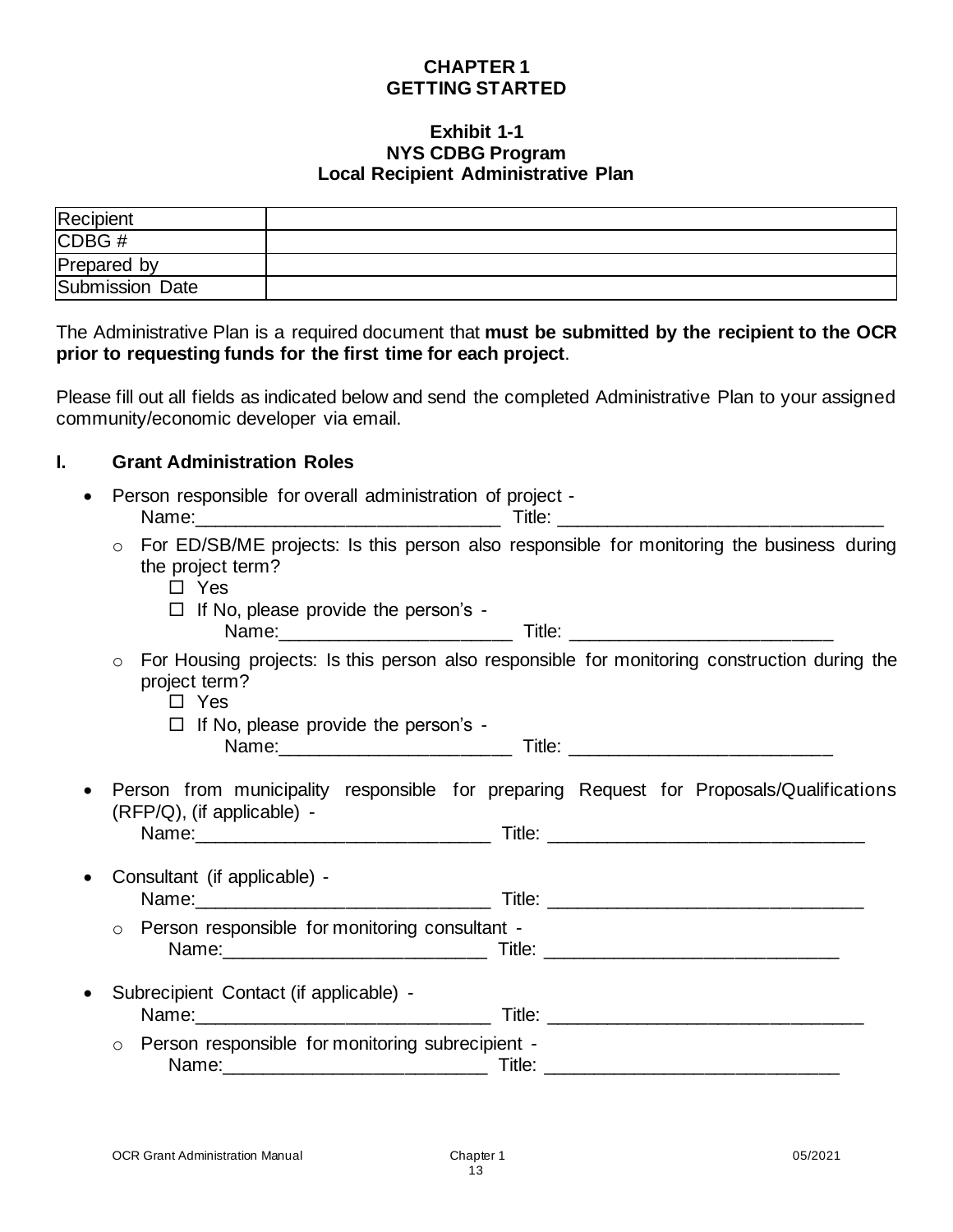# **CHAPTER 1 GETTING STARTED**

• Financial Management – *a different individual must be identified for each line below*

| $\circ$ Person who approves expenditures as it relates to CDBG: | Title: _____________________________ |
|-----------------------------------------------------------------|--------------------------------------|
| o Person who signs CDBG Checks:                                 |                                      |
| o Person responsible for general ledger transactions:<br>Name:  | Title:                               |

II. **Procurement.** Will the project require Request for Proposals/Qualifications? If **yes**, see below:

Procurement Requirements for Request for Proposals/Qualifications (RFP/Q):

- Clearly specify within the RFP the minimum qualification that must be met in order for a proposal to be considered, as well as all significant evaluation factors and a scoring system
- Provide an adequate period of time within which bidders could submit a response to the RFP (Generally 3-4 weeks).
- Sufficiently advertise in a publication of general circulation and in minority newspapers to allow for open and fair competition
- Make outreach efforts to identify qualified firms that might be interested in submitting a proposal for the contract, including qualified MBE's, WBE's, small businesses, and local businesses. For example, OCR can accept a posting in a minority newspaper, NYS Contract Reporter, or evidence of direct outreach to MWBE firms (via email, mail, or fax). All or one of these methods would be sufficient.
	- $\circ$  Minority and Women's Business Enterprises (MWBE) Recipient must demonstrate good-faith efforts to contract with M/WBE firms. See [Chapter 7 of the OCR GAM](https://hcr.ny.gov/system/files/documents/2019/11/cdbg-grant-administration-manual-chapter-7-other-federal-requirements.pdf) for additional information

At time of the Administrative Plan's submission, has an RFP/RFQ been issued? If **yes,** see below: *Please note additional attachments will be required, see checklist on last page.* 

- What was the date the RFP was published?: \_\_\_\_\_\_\_\_\_\_\_\_\_\_\_\_\_\_\_\_\_\_\_\_\_\_\_\_\_\_
- What was the due date of the RFP?:
- How was MWBE outreach conducted?:
- $\Box$ • Number of proposals received
- If only 1 response was received, date OCR was notified: \_\_\_\_\_\_\_\_\_\_\_\_\_\_\_\_\_\_\_\_\_\_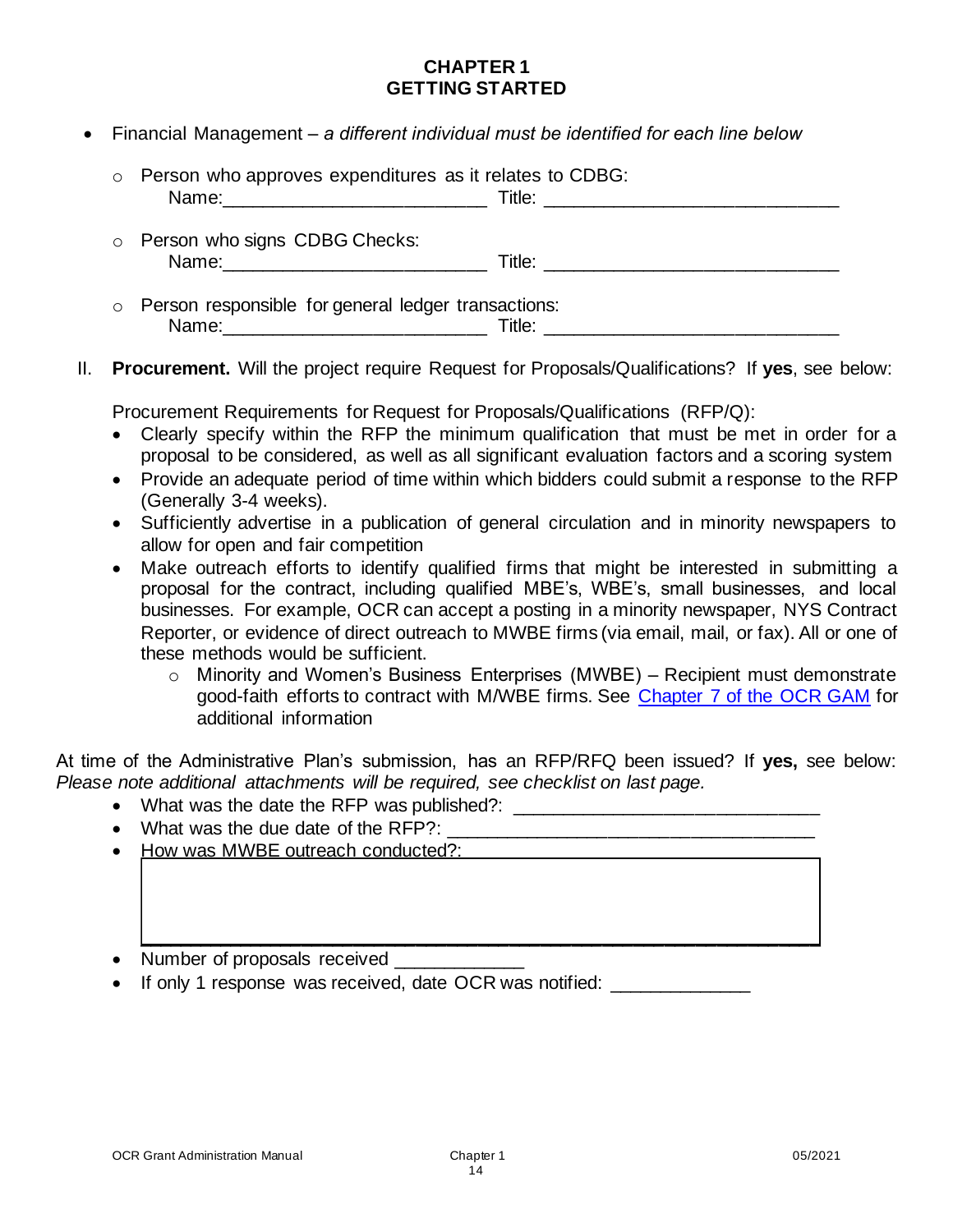# **CHAPTER 1 GETTING STARTED**

# **III. National Objective**

| What Would<br>You Like to Do?                    | Outcome               | National<br>Objective                                                      | Documentation<br>Needed                                                                                |  |
|--------------------------------------------------|-----------------------|----------------------------------------------------------------------------|--------------------------------------------------------------------------------------------------------|--|
| <b>Housing</b><br>Rehabilitation                 | <b>Housing Units</b>  | LMH (Low/Mod<br><b>Housing</b>                                             | <b>Document</b><br><b>Household Income</b>                                                             |  |
| Homeownership                                    | <b>New Homeowners</b> | LMH (Low/Mod<br><b>Housing</b>                                             | <b>Document</b><br><b>Household Income</b>                                                             |  |
| <b>Public and</b><br><b>Community Facilities</b> | People, Jobs          | LMA, LMC, LMJ<br>(Low/Mod area,<br>clientele/special<br>populations, jobs) | $LMA - area$ income<br>surveys LMC-<br><b>Surveys or census</b><br>LMJ-Income<br><b>Certifications</b> |  |
| <b>Small Business</b>                            | Jobs                  | LMJ (Low/Mod<br>Jobs)                                                      | Income<br>certifications                                                                               |  |
| Microenterprise                                  | Jobs, Businesses      | LMJ, LMCMC<br>(Low/Mod Jobs,<br>Low/Mod owners                             | LMJ-Income<br><b>Certifications LMCMC</b><br>- Tax Returns                                             |  |
| <b>Public Services</b>                           | People                | LMC (Low/Mod<br>Clientele)                                                 | <b>Document</b><br><b>Household Income</b>                                                             |  |

Which national objective is being met in this project?

- $\Box$  LMH (LMI Housing Benefit)
- $\Box$  LMA (LMI Area Basis)
- $\Box$  LMC (LMI Limited Clientele)
- □ LMJ (Job Creation or Retention)
- LMCMC (Limited Clientele, Micro-enterprises)

Please provide a file path or brief description of where national objective documentation is stored or maintained (e.g. income surveys, family income forms, tax returns – microenterprise):

\_\_\_\_\_\_\_\_\_\_\_\_\_\_\_\_\_\_\_\_\_\_\_\_\_\_\_\_\_\_\_\_\_\_\_\_\_\_\_\_\_\_\_\_\_\_\_\_\_\_\_\_\_\_\_\_\_\_\_\_\_\_\_\_\_\_\_\_\_\_\_\_\_\_\_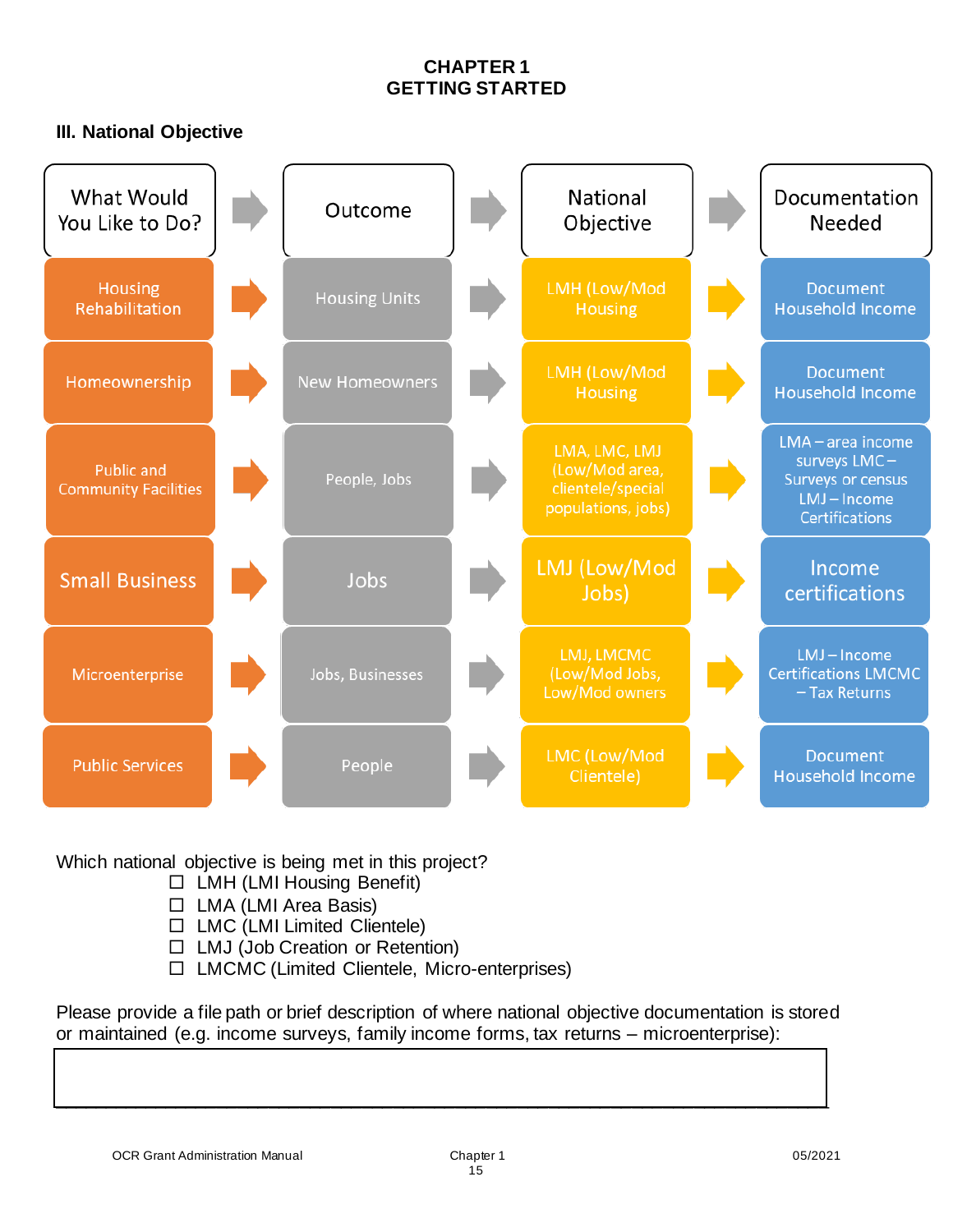### I**V. Required Attachments**

The following documentation is **required** for the CDBG Program and **must be attached** to this Administrative Plan.

- Attach **Fair Housing Plan**, to include the:
	- $\Box$  Resolution naming a Fair Housing Officer
	- $\Box$  Documentation of any efforts to Affirmatively Further Fair Housing (AFFH).

See [Chapter 7 of the OCR GAM](https://hcr.ny.gov/system/files/documents/2019/11/cdbg-grant-administration-manual-chapter-7-other-federal-requirements.pdf) or visit the [Fair and Equitable Housing Office](https://hcr.ny.gov/fair-and-equitable-housing-office) website.

Attach **Section 504 Accessibility** self-evaluation.

Does the municipality have fifteen (15) or more employees? If yes, see below:

 Attach **Grievance Procedure** for ADA- related complaints, and method and evidence of public notice.

See [Chapter 7 of the OCR GAM](https://hcr.ny.gov/system/files/documents/2019/11/cdbg-grant-administration-manual-chapter-7-other-federal-requirements.pdf) or HUD's **Fair Housing website** for further information.

 Attach **Procurement Policy**, Recipient must have a local procurement policy that addresses each item listed in [2 CFR 200.318 - .326](https://www.govregs.com/regulations/expand/title2_chapterII_part200_subpartD_subjgrp31_section200.318) in place. \*\*Affirmative MWBE/Section 3 language should be included in local procurement policy

Did the project undergo the Request for Proposals/Qualifications process? If yes, see below:

- $\Box$  Copy of the RFP
- □ Affidavit of Publication
- □ Evidence of MWBE Outreach

See [Chapter 7 of the OCR GAM](https://hcr.ny.gov/system/files/documents/2019/11/cdbg-grant-administration-manual-chapter-7-other-federal-requirements.pdf) for further information.

*\*As the recipient completes individual procurements, evidence thereof must be submitted to the community/economic developer.*

 Attach **EEO Policy**, which includes Equal Employment Opportunity language in all procurements and the language must also be included in the local procurement policy.

See [Chapter 7 of the OCR GAM](https://hcr.ny.gov/system/files/documents/2019/11/cdbg-grant-administration-manual-chapter-7-other-federal-requirements.pdf) for further information.

Does the municipality have over one hundred (100) employees? If yes, see below:

Attach the most recently submitted **EEO-4 Survey**

See [Chapter 7 of the OCR GAM](https://hcr.ny.gov/system/files/documents/2019/11/cdbg-grant-administration-manual-chapter-7-other-federal-requirements.pdf) or the [Federal EEO-4](https://eeocdata.org/) website for further information.

Does the municipality have a subrecipient listed on the grant? If yes, see below:

- Attach the **Subrecipient Agreement**. Recipients must send OCR any subrecipient agreements they enter into for review.
- Is the CDBG Project subject to Section 3? If yes, see below:
- □ Attach **Section 3 Policy, or** Recipients must have approved Section 3 Plan on file with the OCR.

See [Chapter 7 of the OCR GAM](https://hcr.ny.gov/system/files/documents/2019/11/cdbg-grant-administration-manual-chapter-7-other-federal-requirements.pdf) or the HCR [Section 3 Compliance](https://hcr.ny.gov/section-3-compliance) website.

### Does the municipality have a consultant listed on the grant? If yes, see below:

 Attach the **Consultant Agreement**. Recipients must also send OCR any consultant agreements they enter into for review.